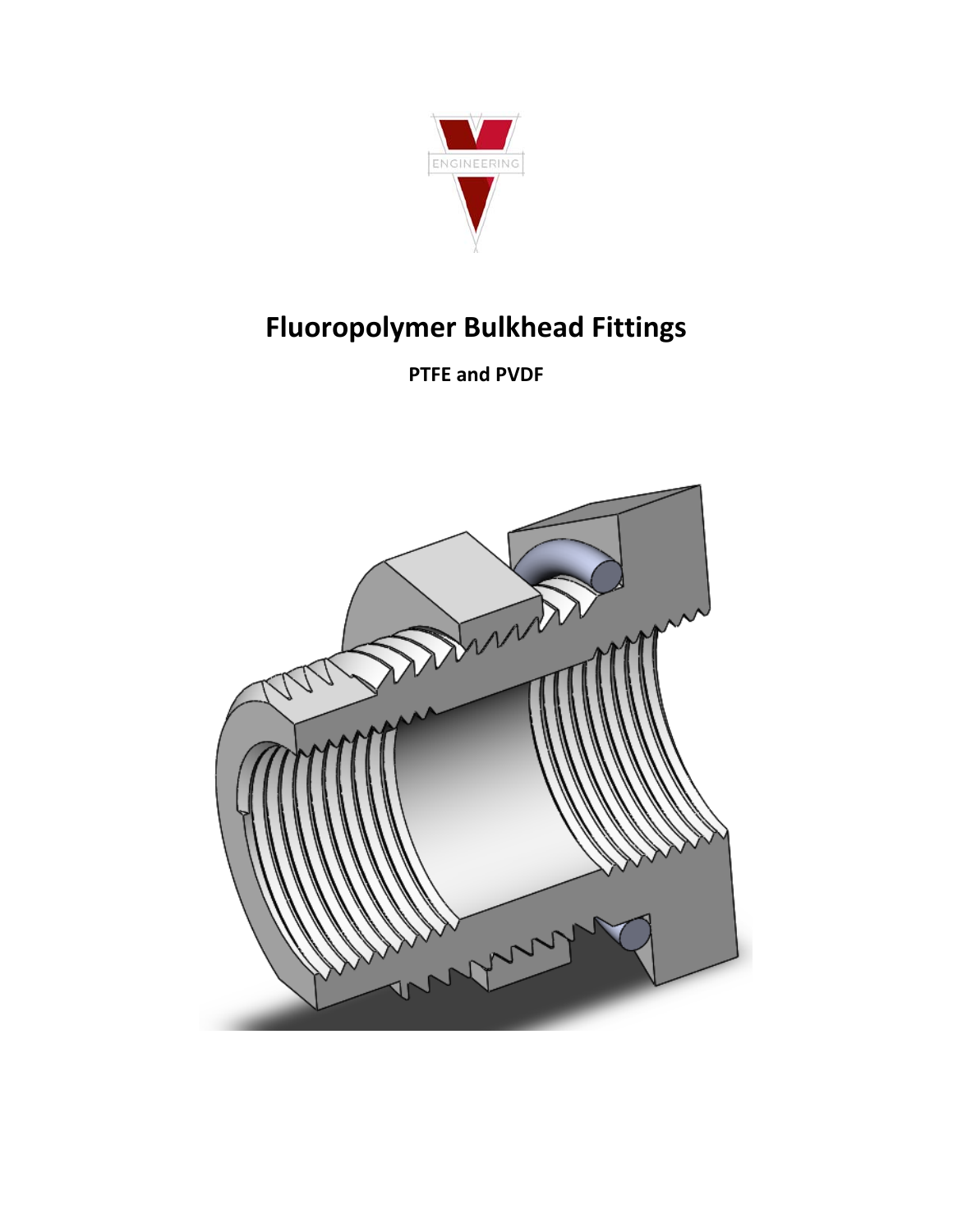| <b>Vee Interests LLC</b> | 4740 20 <sup>th</sup> St. Bacliff, Texas 77518 | (832)-864-2001 |                |      |
|--------------------------|------------------------------------------------|----------------|----------------|------|
| <b>Document</b>          | <b>Revision:</b>                               | Date:          | Originated by: | ENGI |
| <b>BULK-OL</b>           |                                                | 01 MAY 17      | P VAUGHN       |      |
|                          |                                                |                |                |      |

# NPT Adaptors for Thin Walled Tanks

#### Overview

Bulkhead fittings are mostly used for easy installation in thin walled tanks. An O‐ring seal is used to seal against the inside of a tank. Each fitting is designed to create maximum contact stress between the inside of a tank's wall and the sealing O-ring. This is accomplished by the very low coefficients of friction intrinsic in Fluoropolymer materials and specialized threads. These specialty materials also are extremely corrosion resistant and can be used not only in extreme service conditions but in high purity applications as well.

## Construction Specifications

- Machined and fabricated from thermoplastic material available in
	- o PTFE (Teflon)
	- o PVDF
- All threads standard size Buttress threads
- Standard FNPT ports both sides
- Service temperatures dependent on construction material
- Standard O-ring material FEP encapsulated silicone also available in
	- o PTFE
	- o FKM (Viton)
	- o EPDM
- Specialty fittings can be designed and manufactured for non‐standard product use